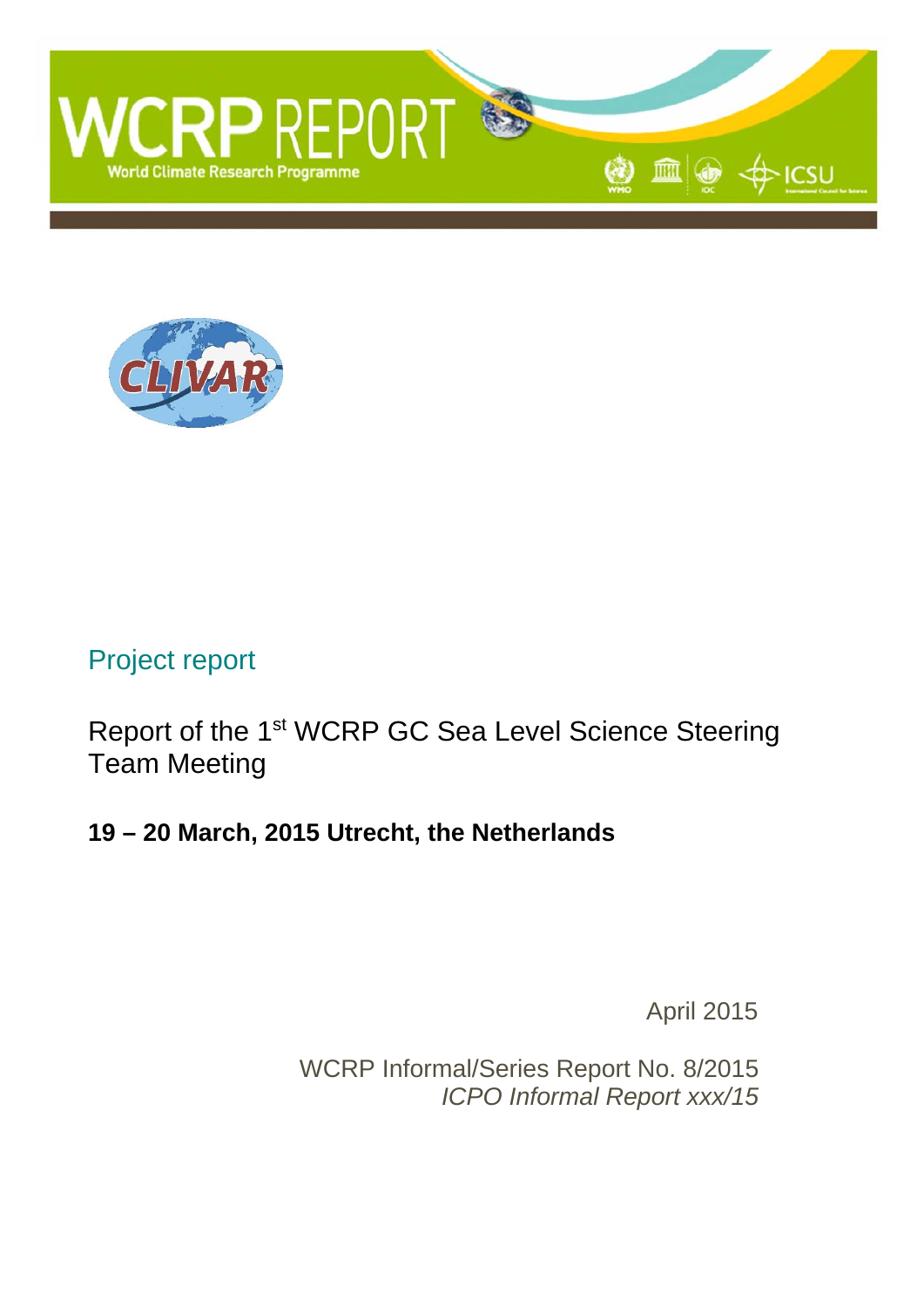# **Table of Contents**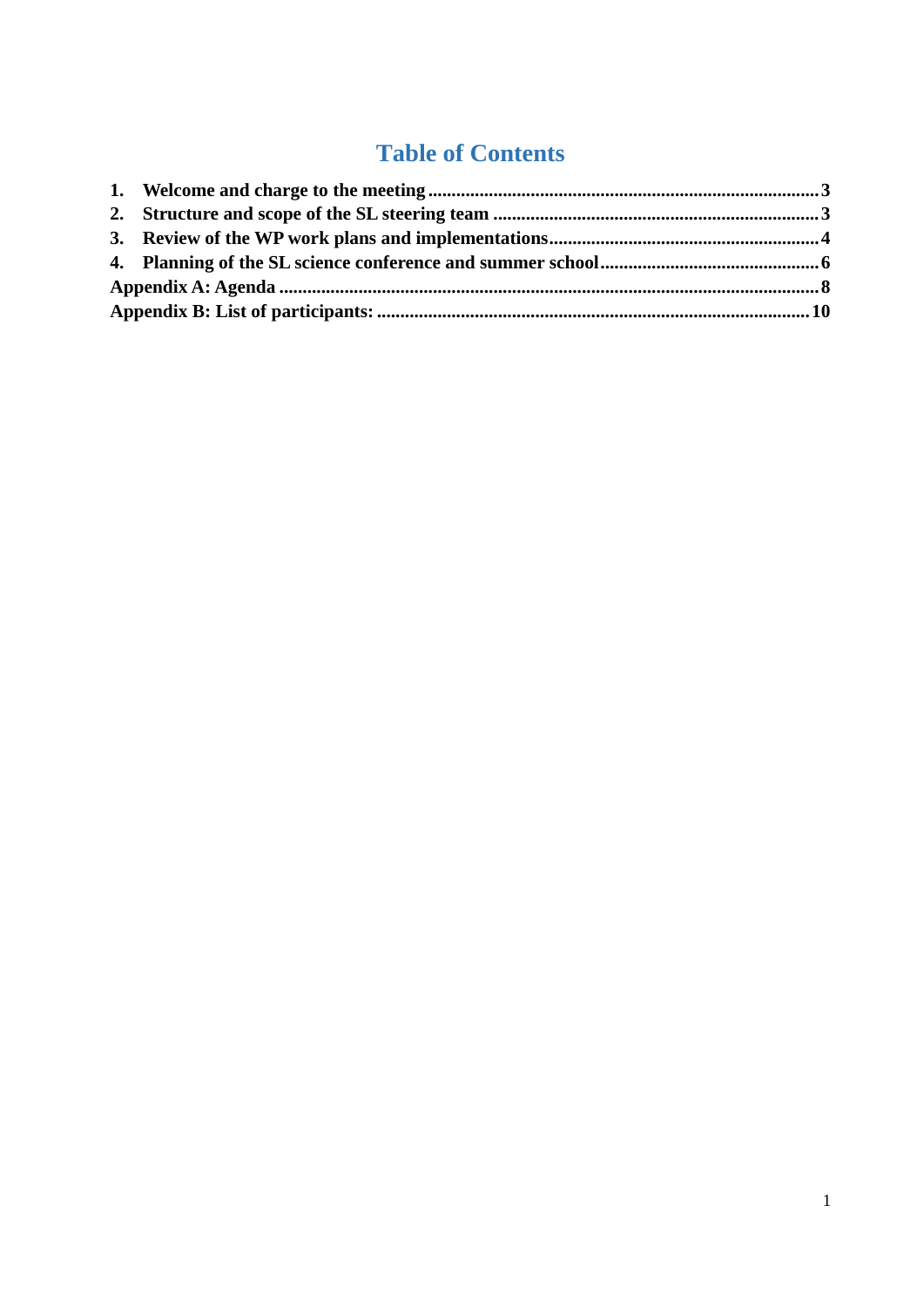### **ACTION ITEMS:**

*ACTION: Ask WCRP Director to send letters from WCRP to GC members (Detlef).* 

*ACTION: Initiate SL White Paper to summarize the scientific status of the topic (co-chairs).* 

*ACTION: Revises its text with the new structure (all).* 

*ACTION: Cleans up a newer version of Science Plan, with version number (Detlef).* 

*ACTION: Write letter about the 2016 SL conference to WCRP and IOC for support (Detlef).* 

*ACTION: Draft plan of SL summer school 2015, including schedule and topic (Detlef).*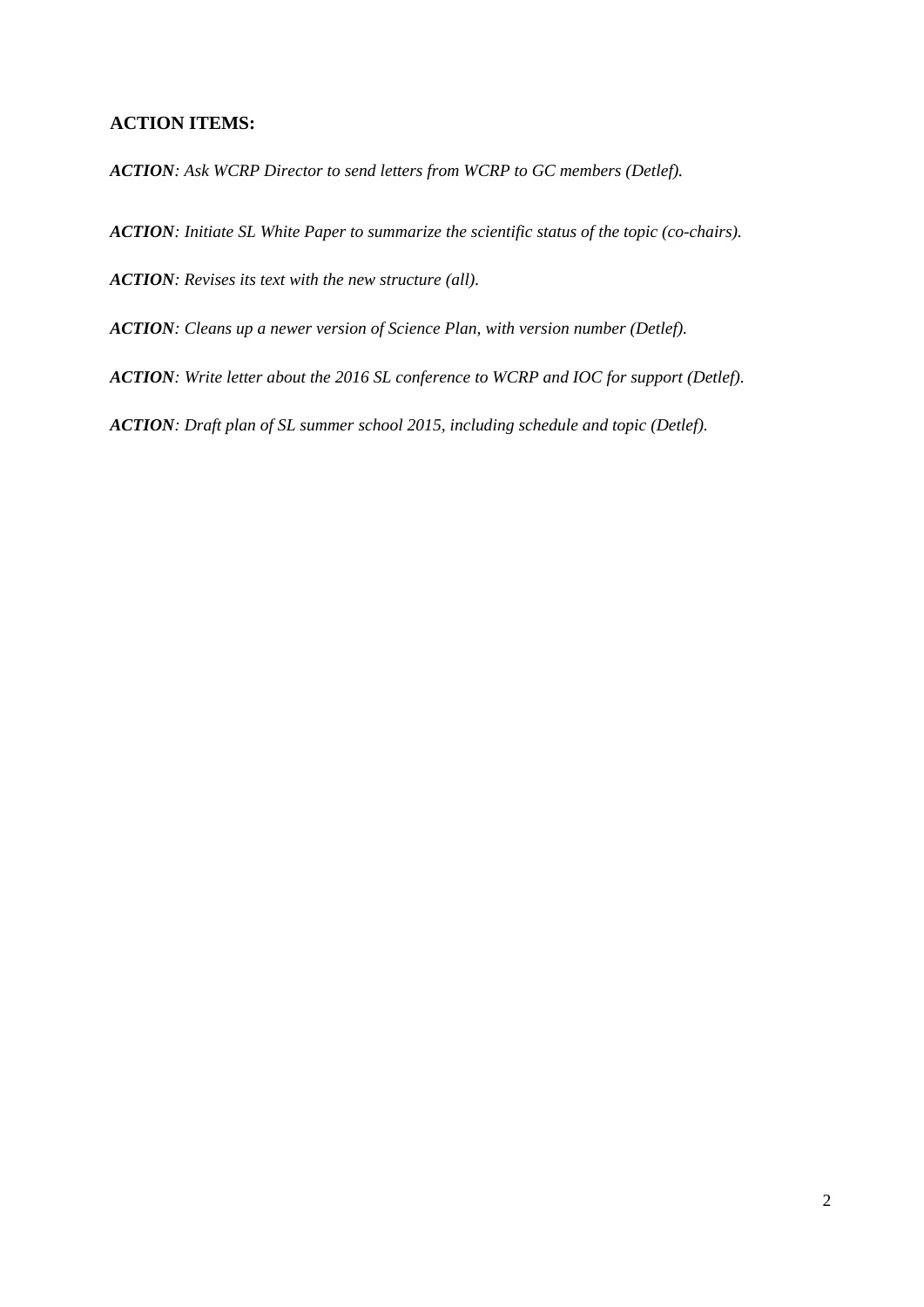## **1. Welcome and charge to the meeting**

The local organizer, Roderik van de Wal from the University of Utrecht, the Netherlands, welcomed all participants to the meeting. There were 17 participants to the meeting. Mark Tamisiea from NOC, UK attended all the sessions via skype. Ayako Abe-Ouchi from University of Tokyo, Japan tried but failed in joining the meeting at the last minute.

The meeting convener, the lead of the GC Sea Level Science Steering Team, also the co-chair of CLIVAR SSG, Detlef Stammer, thanked the host by the University of Utrecht and local organizer Roderik van de Wal. Since it was the first time for this steering team to meet, Detlef asked every participant to make self-introduction to others. Then Detlef gave a brief introduction of the WCRP and its "Grand Challenge" (GC): the "Regional Sea Level Change and Coastal Impacts" (SL) is one of the six WCRP GCs. WCRP will grant each GC 20k CHF per year to support its activity, and WCRP doesn't have enough money to support all the SL meetings. The WCRP GC SL is now led by CLIVAR as a Research Foci of CLIVAR. The webpage of SL is now under construction within clivar.org and its content will be maintained by the CLIVAR project office in future. It will appear in WCRP website via a link to CLIVAR's webpage. Lei Han from CLIVAR project office (ICPO) is now the staff person of SL.

Detlef also explained the overarching goal of this WCRP GC, which is to establish a quantitative understanding of the natural and anthropogenic mechanisms of regional to local sea level variability; to promote advances in observing systems required for an integrated SL monitoring; and to foster the development of SL predictions and projections that are of increasing benefit for coastal zone management. The goal of the two days' meeting was to review the draft science plan, the reports from the working packages (WP) of the GC team, and to plan the SL conference in 2016.

## **2. Structure and scope of the SL steering team**

The GC SL steering team will be organized with three co-chairs and five working packages. The three co-chairs are Detlef Stammer (Germany), Robert Nicholls (UK), and Roderik van de Wal (The Netherlands). The five working packages are:

- WP 1) An integrated approach to historic sea level estimates (paleo time scale)
- WP 2) Quantifying the contribution of land ice to near-future sea level rise
- WP 3) Contemporary regional sea level variability and change
- WP 4) Predictability of regional sea level
- WP 5) Sea level science for coastal zone management

The participants had a discussion on the scope of this GC research theme, and agreed on some concepts in the GC. For example, "Regional" refers to coastal zone, while "Local" refers to coastal city. The scope of SL related research is quite broad, and the team cannot cover all aspects. So the scope of the team is mainly focused on the scientific issues rather than on engineering or infrastructure. By working in the GC SL team, the participants are supposed to get credit at home from WCRP in an appropriate way.

*ACTION: Ask WCRP Director to send letters from WCRP to GC members (Detlef).* 

It is worth paying attention to that the IGBP is doing the same observation on SL as well. It is also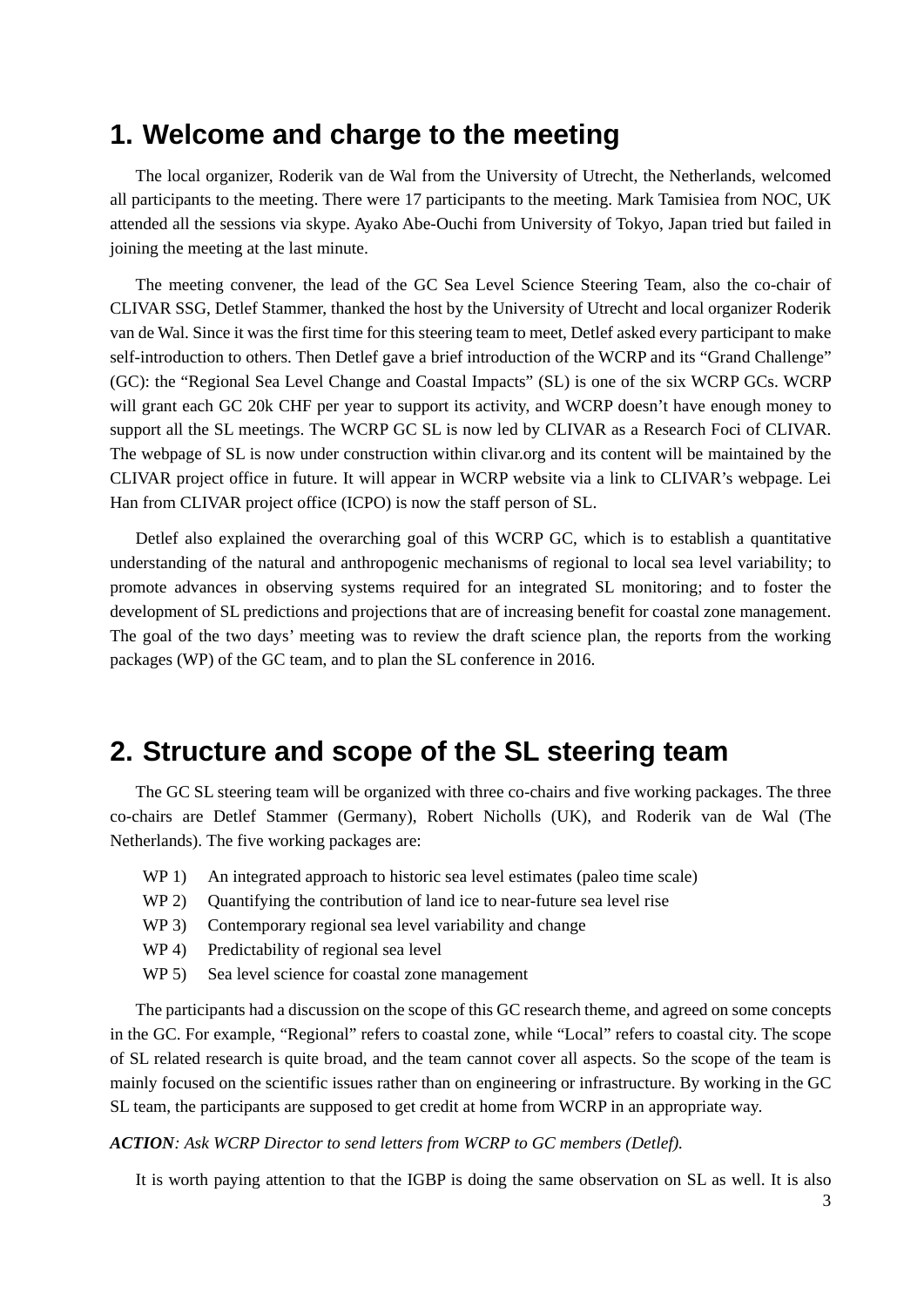involved in the framework of Future Earth as well as the WCRP GC SL. IGBP is run by ICSU, while WCRP has three parents, WMO, IOC and ICSU.

In applying the scientific achievements of SL research in the engineering, there are some problems in the communications between scientists and engineers or policy makers. For example, the engineers are still using the 1980s or 1990s' very rough data in the coastal infrastructure planning. To the scientists, the SL issue is a problem of probability, while the engineers prefer "one number", and the tail of the probability distribution function (PDF) only. It is a question about communication. For the scientists, they need to hear all the questions from the engineers, and are open to their criticisms. While for the engineers, they should not ask for one number, which is not scientific.

To support the research of GC SL, more funding opportunities are to be sought or stimulated. One mentioned is the EU calls for Horizon2020. Other funding resources for each WP are to be explored.

# **3. Review of the WP work plans and implementations**

Members from all the five WPs gave presentations on the work plan of respective WP, to be reviewed by the team.

#### *WP 1: An integrated approach to paleo time scale sea level estimates*

 Natalya Gomez gave a presentation on the WP 1 theme "An integrated approach to paleo time scale sea level estimates" and introduced the research with the coupled ice sheet-sea level modeling. Questions and suggestions out of this WP include:

- How can we collect data and make them more useful?
- Stimulate dialog between models and data people;
- Initiate a model intercomparison of the ice sheet models;
- Initiate connection to ice sheet modeling community to bring them together.

#### *WP 2: Quantifying the contribution of land ice to near-future sea level rise*

 Tony Payne and David Holland gave the presentations on WP 2 theme "Quantifying the contribution of land ice to near-future sea level rise", respectively. Tony pointed out that the ice sheet model is mainly CliC targeted activity, and talked about the ISMIP6 and other CliC activities such as GlacierMIP. There will be a session on SL and ice sheets in COP21 conference in Paris. About the funding resources, Tony mentioned NASA sea level science team and EU. David Holland reported the CliC targeted activity status in his presentation, and talked about MISOMIO, which is the combination of MISMIP and ISMIP. The member candidates for this WP are suggested to be made up of two oceanographers, one sociologist and one link to CliC. Questions and suggestions out of this WP include:

- A new title is needed for this WP;
- Solicit funding for ISMIP6;
- Conduct comparison of 3D, 2D ocean in coupled ocean/ice setups;
- Develop parameterization of full 3D ocean processes.

#### *WP 3: Contemporary regional sea level variability, change and extremes*

 Rui Ponte, Catia Domingues, Kevin Horsburgh gave presentation respectively on the WP3: "Contemporary regional sea level variability, change and extremes". This WP is to study the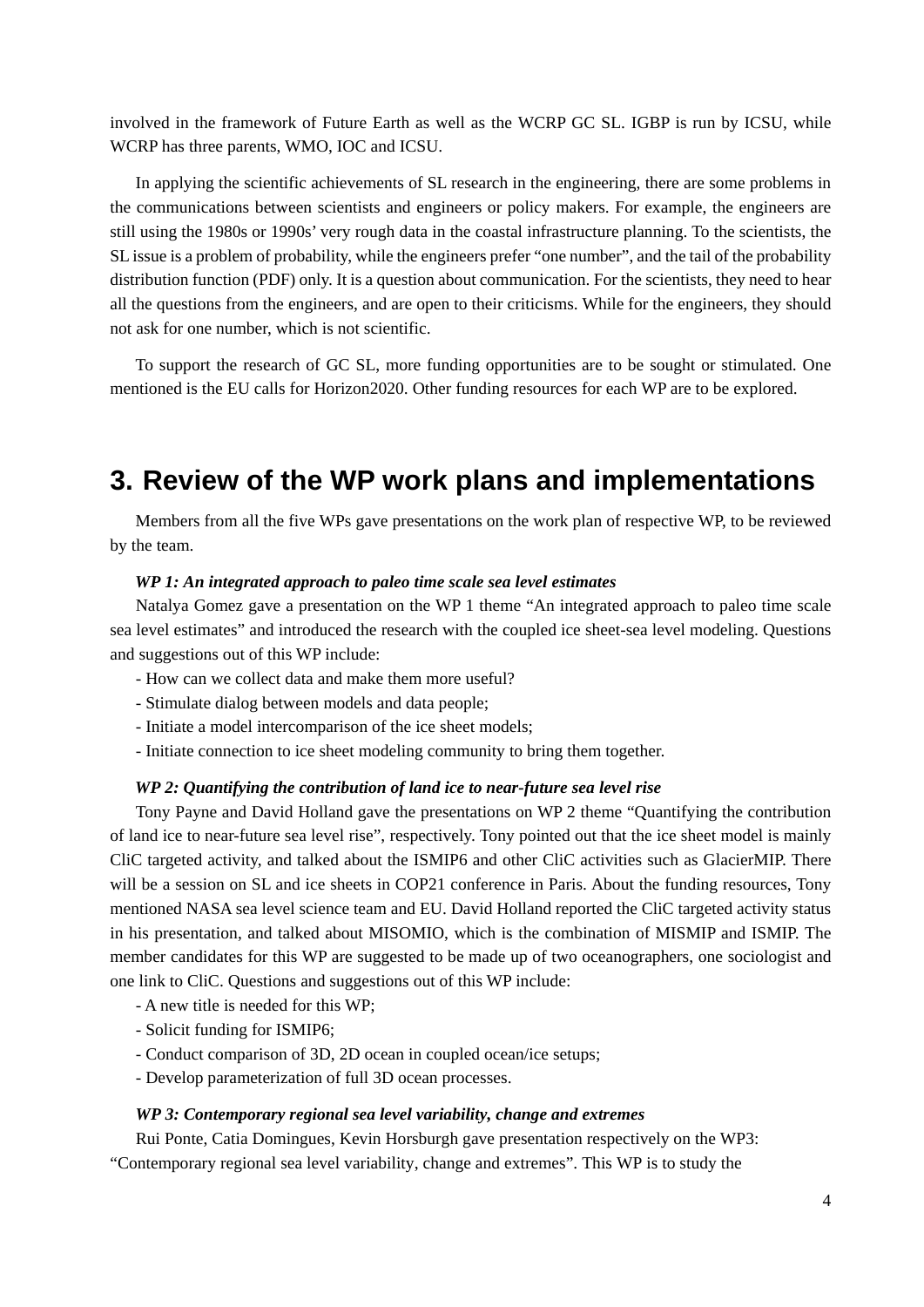predictability of sea level due to the climate variability. Rui Ponte talked about the causal reasons of global, regional, local sea level change, which may include non-linear effects (eddies), internal variability such as ENSO, IOP, AMO, NAO and so on. He stated the necessity to find out the climate variability on SL and address the model shortcomings. Catia showed an example in the data intercomparison experiments that the differences in the mapping of upper-ocean heat content in 2008 by different agencies with the same data were surprisingly large. She stated that an integrated observing system was quite necessary. Kevin Horsburgh, also the chair of the JCOMM ETWCH forecasting system, introduced the JCOMM activity relevant to WCRP GC extremes. During the discussion, David Holland and Robert Nicholls proposed the topic of this WP is too broad. The WP member agreed to narrow the scope, not trying to do everything, but to find the gap and push it. Questions and suggestions out of this WP include:

- Quantify internal variability;
- Diagnose the mechanisms of climate variability of SL;
- Assess realism of the goals;
- Investigate possible dependencies of the variability;

#### *WP 4: Predictability of regional sea level*

 Jonathan Gregory gave a presentation on WP 4 theme "Predictability of regional sea level", coworked with Jianjun Yin. He stated the predictability was limited by the mode uncertainty, heat uptake uncertainty, and geographical variation. Large spread existed in the predictions among different models. Wind stress and heat flux had significant effect on SL. He also suggested to unify the terminology in SL, for example, to use one chapter in the white paper of SL to define good terminology and clarify the definitions. Jonathan also mentioned about need of the member recruitment of this WP. Detlef replied the enrolling of WP 4 could be endorsed by OMDP or SSG of CLIVAR. Questions and suggestions out of this WP include:

- Define climate feedback parameters in ocean models;
- Where should the freshwater input from the melting ice sheets put into climate models?
- What is the temperature of ice melt water getting into the water?
- Is the irreversibility of Greenland ice sheet still an open question?
- Projection for anthropogenic intervention in terrestrial hydrology;
- Investigate ocean response to climate change in models.

#### *ACTION: Write supporting letters to CMIP6 for FAFMIP and ICEMIP6 (Detlef).*

#### *WP 5: Sea level science for coastal zone management*

 Robert Nicholls, together with Kathy McInnes and A.S. Unnikrishnan, presented a talk on the WP 5 theme "Sea level science for coastal zone management". Coastal area is a small portion on the earth, but the population concentrates mostly in this area, so SL issue did have significant impact on human beings. Robert stated that the definition of coastal zone area depends on the slope, the coastline is also hard to define. In the discussion of tsunami or storm surge induced SL change, the team agreed that the weather timescale phenomena were not issues our group would deal with, but the SL change may alter the climatology that could change the intensity of the storm surge. The importance of two-way dialogue between the scientists and coastal zone management were also stated. The team agreed that we do not provide solution to the coastal zone management, but estimate the very likely range. David Holland suggested that we could select several regions, like some developing areas and New York to provide SL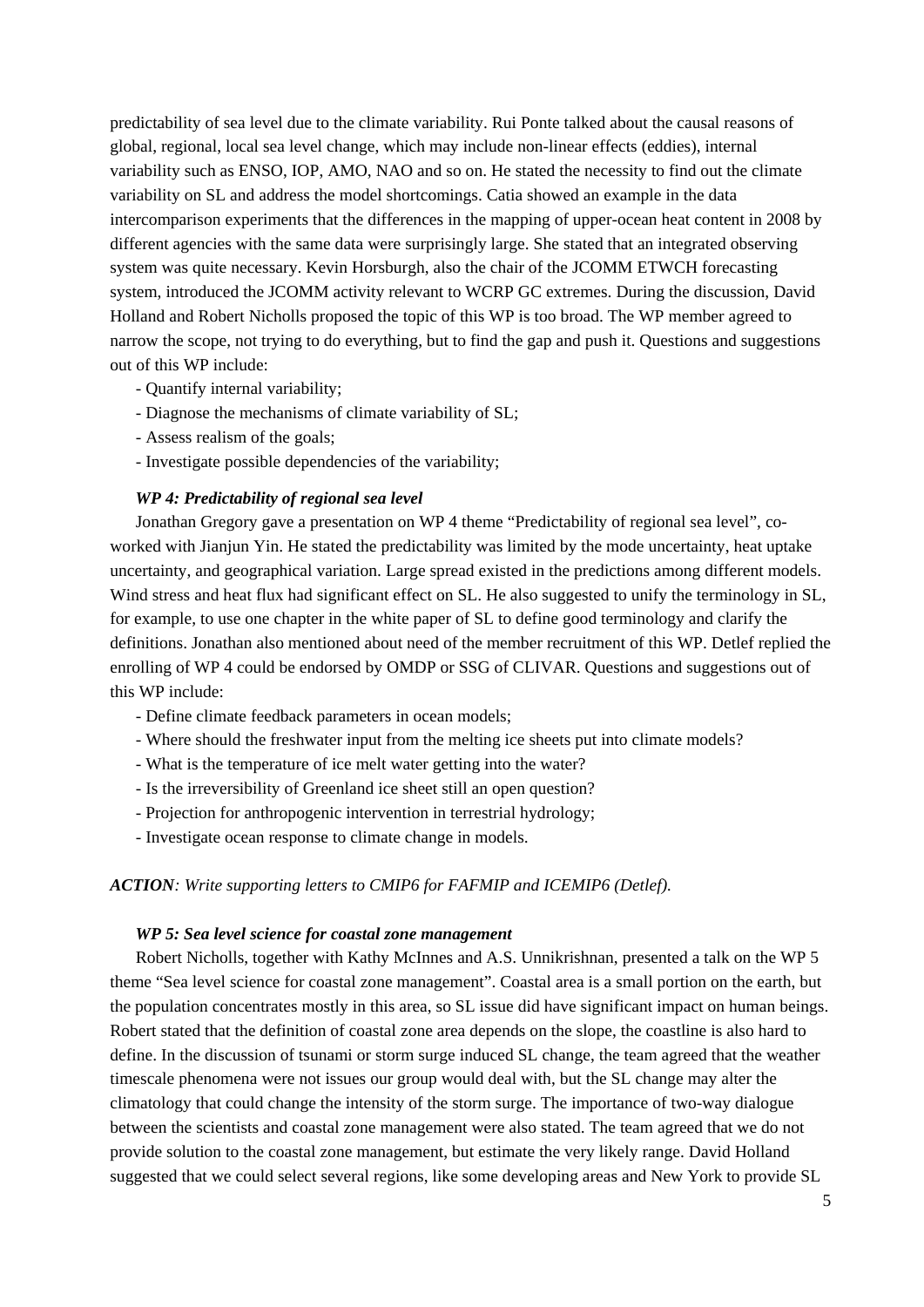information. Serious land subsidence in large coastal cities were reported, such as in Tianjin, Shanghai, Guangzhou of China. The team also discussed the way to include Extremes into the GC. A possible way is to put it into WP 5. Questions and suggestions out of this WP include:

- DEM of areas below 10m for the global coastal line (including islands);
- What information is required to inform coastal zone management and climate mitigation?
- Definition of climate extremes;
- Look backward the historical impacts and adaptation;
- Short term events: what we know and where do we need research?
- Notes on extremes observing system;
- Information required for good adaptation;
- Document: Usage of sea level information for coastal communities

Based on the discussions on the five WPs, each WP was asked to revise its text with the new structure as follows:

- 1) Title
- 2) Leads
- 3) Supporting leads
- 4) Challenges
- 5) Approach
- 6) Deliverables
- 7) Next Steps
- 8) Linkages

In the new structure, a new section "next step" was added, and three sections "Challenges",

"Approach" and "Linkages" were asked to be further revised and expanded.

Detlef proposed the writing of a White Paper on SL, to summarize the scientific status of the topic. The White Paper is planned to be initiated by the co-chairs on what is required for sea level research, what the challenges are and what is required to solve them. The next step is to write a book on SL by compiling all the white papers. This book is supposed to be an educational textbook, and also used to inform the other communities.

*ACTION: Initiate SL White Paper to summarize the scientific status of the topic (co-chairs).* 

*ACTION: Revises its text with the new structure (all).* 

*ACTION: Cleans up a newer version of Science Plan, with version number (Detlef).* 

# **4. Planning of the SL science conference and summer school**

An important SL meeting "Workshop on Understanding Sea-level Rise and Variability" hosted by the IOC of UNESCO was held in Paris June 6-9, 2006. The workshop was organized by WCRP to bring together all relevant scientific expertise with a view towards identifying the uncertainties associated with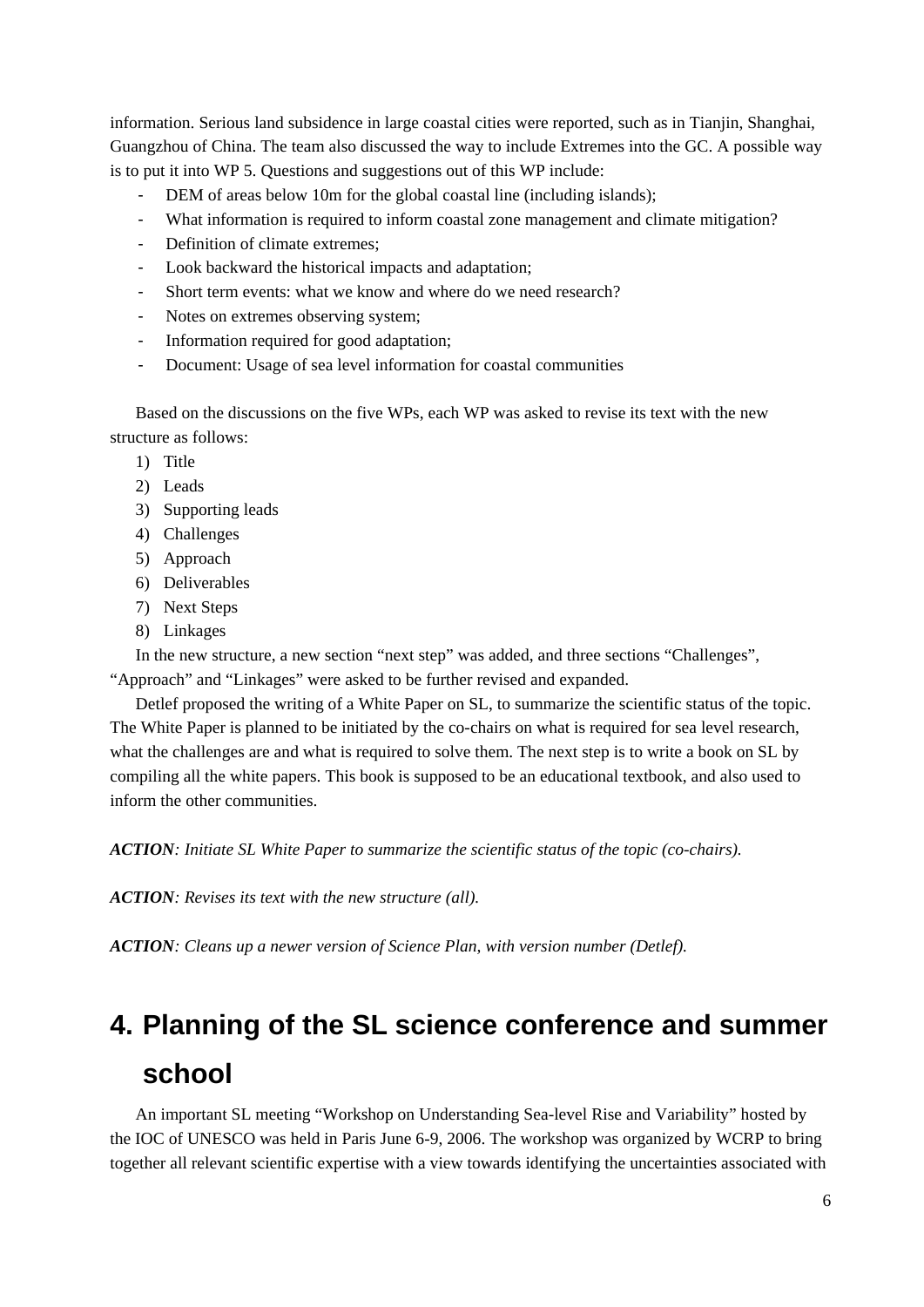past and future sea-level rise and variability, as well as the research and observational activities needed for narrowing these uncertainties. There were 163 scientists from 29 countries attending that workshop.

As the ten years' anniversary of the Paris workshop, WCRP GC SL steering team is planning an SL conference in 2016. Some details of the conference organizing was discussed in the meeting.

This conference is expected to bring 500-600 participants. The co-chairs of GC SL steering team serve as the chairs of the conference. The Scientific Steering Committee include GC SL steering team plus John Church and Philip Woodworth joined as the advisors. The conference is planned to be organized with only plenary sessions, no parallel sessions. The length of the meeting is five days. There will be about 20 invited speakers and ECS presenting in the meeting. It is also mentioned that if the year 2016 is a little rush to arrange such a large-scale meeting, 2017 will also be an option.

The potential venue include New York, Singapore, Boston, Hong Kong, Guangzhou, and Tokyo. Detlef Stammer will write a letter about the conference vision and statement to WCRP and IOC for support, will also clarify with IOC the connection to United Nations headquarters if the venue is selected in New York.

#### *ACTION: Write letter about the 2016 SL conference to WCRP and IOC for support (Detlef).*

The summer school issue was also discussed in the meeting. Summer school on SL will be planned every two years to train young scientists. The next one will be in this year. Considering the SL is too broad while summer school need to be specific, one topic one time will be adopted for the summer school to narrow the topic. The expected number of student is 40. Detlef stammer will check with EGU about summer school issue. Opportunities to cooperate with AGU and ESA were also clarified.

*ACTION: Draft plan of SL summer school 2015, including schedule and topic.*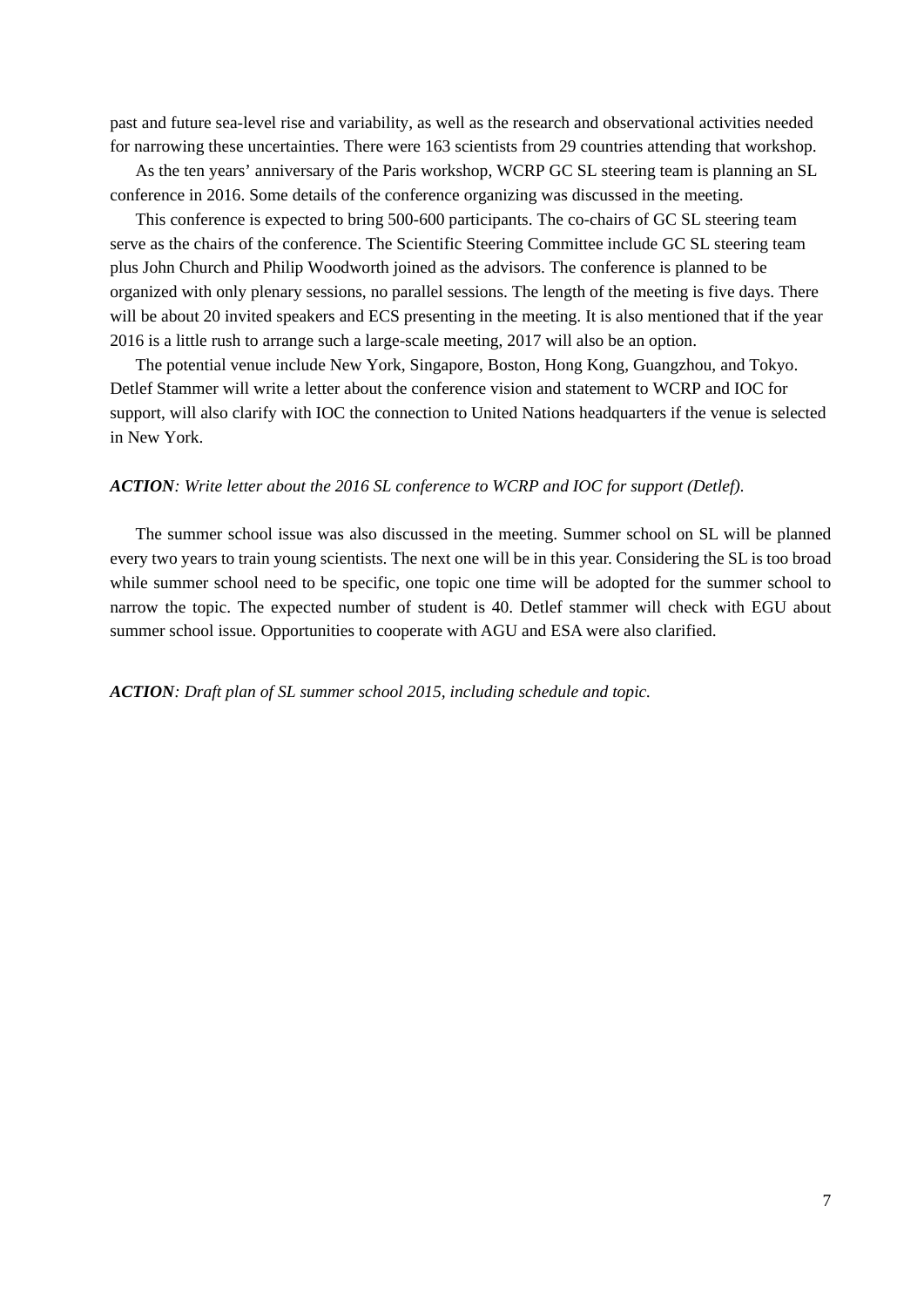# **Appendix A: Agenda**

19th and 20th of March, 2015. Beginning: 10:00, Thursday, March 19, 2015 Ending: 16:00, Friday, March 20, 2015

## **Major objectives of the meeting:**

- 1) Discussing and finalizing the science in and implementation of work packages
- 2) Start the planning for the Sea Level Conference 2016 (with a second planned a few years later, e.g., 2021).

**Day 1: March 19, 2015 Meeting room: Groeneman Building B1.09** 

### 10:00 **Opening of the meeting, goals of the meeting, logistics, etc**

- Summary of Status of the GC and Work ahead of us
- Review of science plan for last adjustments

## **Discussion of each WP with respect to work plan, implementation, membership of WG, schedule, etc.**

11:00 WP 1: **An integrated approach to paleo time scale sea level estimates** Discussion leads: Natalya Gomez, Roderik van de Wal, Mark Tamisiea

14:00 WP 2: **Quantifying the contribution of land ice to near-future sea level rise** Discussion leads: Tony Payne, David Holland, Roderik van de Wal, Ayako Abe-Ouchi

16:00 WP 3: Contemporary regional sea level variability, change and extremes Discussion leads: Rui Ponte, Catia Domingues, Benoit Meyssignac, Kevin Horsburgh, Detlef Stammer

18:00 Adjourn for the day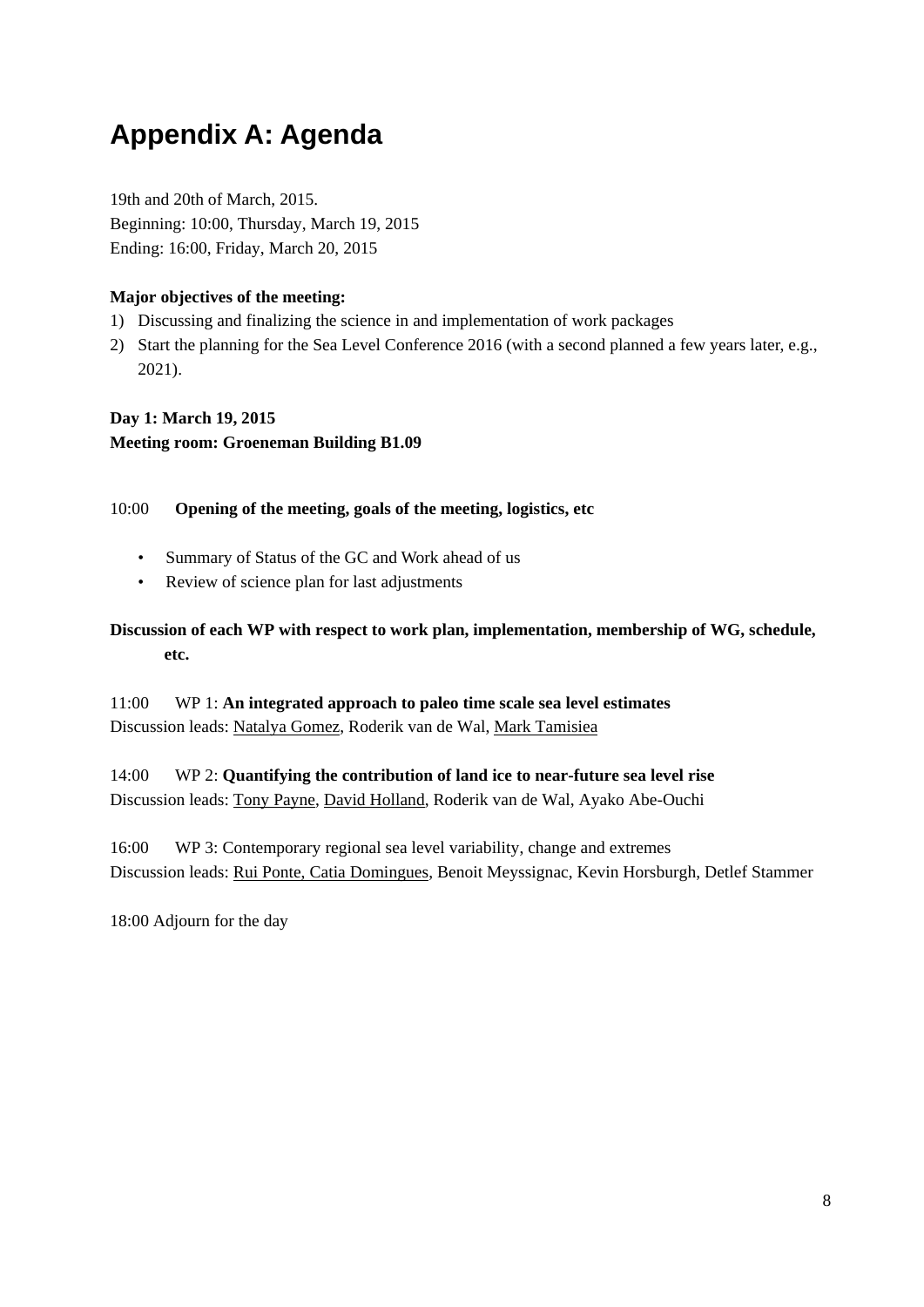## **Day 2: March 20, 2015 Meeting room: Langeveld Building E1.24**

8:30 WP 4: Predictability of regional sea level Discussion leads: Jonathan Gregory, Jianjun Yin, Tony Payne, Detlef Stammer

11:00 WP 5: Sea level science for coastal zone management Discussion leads: Robert Nicholls, Goneri Le Cozannet, S. Unnikrishnan, Kathy McInnes, Kevin Horsburgh, Pietro Teatini

13:00 Sealevel Conference 2016 Discussion leads: Detlef Stammer.

### 14:00 **Any Other business:**

Discussion leads: Detlef Stammer

- Interactions between WPs
- General Activities
- Review national programs

16:00 Adjourn and transportation to airport